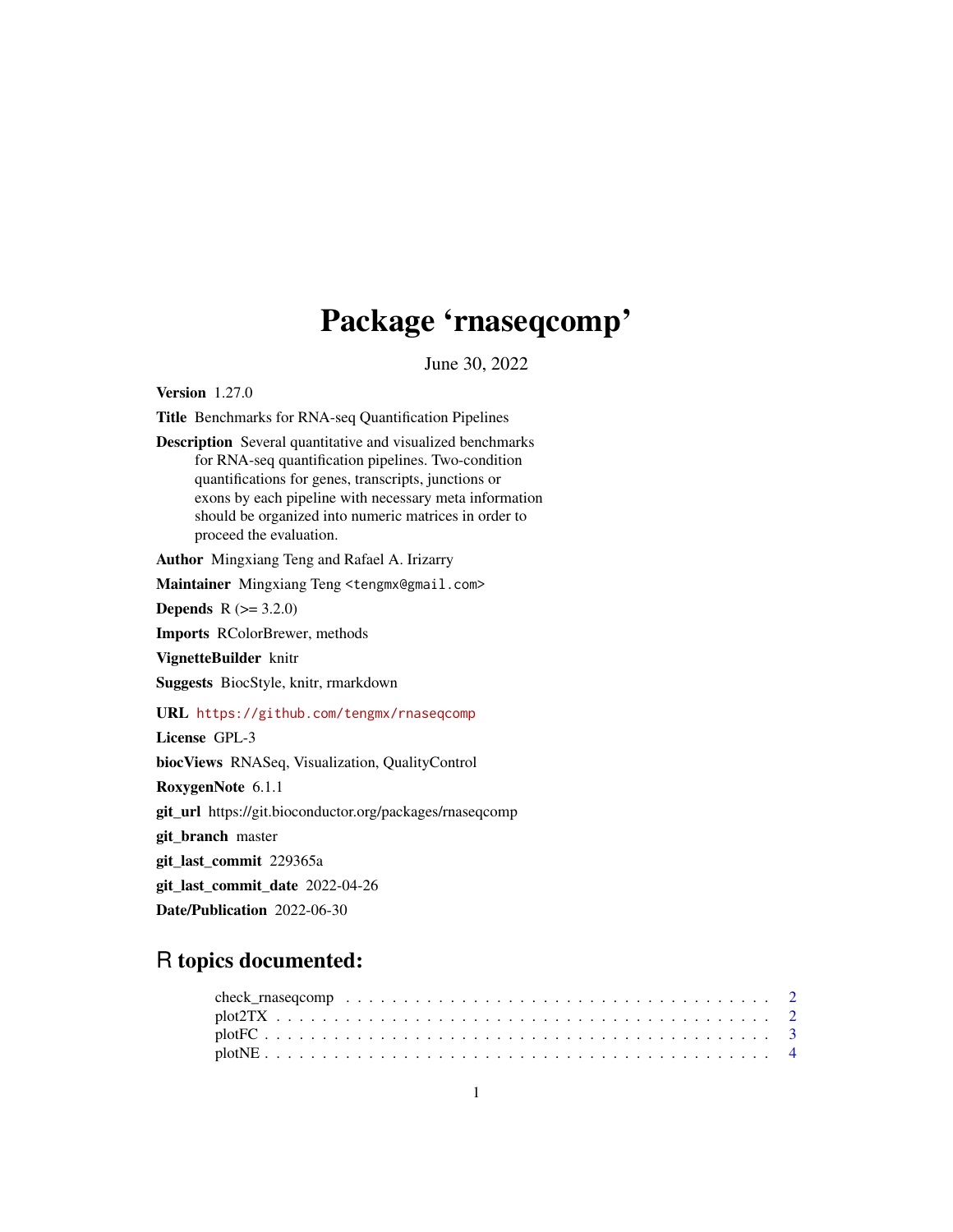#### <span id="page-1-0"></span>2 plot $2T X$

| Index |                                                                                                                                |  |
|-------|--------------------------------------------------------------------------------------------------------------------------------|--|
|       |                                                                                                                                |  |
|       | $\text{rnaseqcomp-class } \dots \dots \dots \dots \dots \dots \dots \dots \dots \dots \dots \dots \dots \dots \dots \dots \ 8$ |  |
|       |                                                                                                                                |  |
|       |                                                                                                                                |  |

check\_rnaseqcomp *Sanity Check of S4 rnaseqcomp Class*

#### Description

This function always checks if the elements are valid to create a S4 rnaseqcomp object. Specifically, check if quantData is a list of matrices, if condInfo has the correct length and levels, etc.

#### Usage

check\_rnaseqcomp(object)

#### Arguments

object A object of S4 rnaseqcomp class

#### Value

TRUE, or character if error happens.

plot2TX *Estimate And Plot Transcript Proportion Difference*

#### Description

For any compared two replicates in each cell line, the proportion of one transcript for genes that only include two annotated transcripts can be different even flipped. This function estimates and plots the proportion difference stratefied by detrended logsignal. Means of absolute difference will be reported for three levels of detrened logsignals. Average is used when multiple two-replicate comparisons included.

#### Usage

```
plot2TX(dat, genes, step = 0.5, thresholds = c(1, 6), plotcell = 1,
  ...)
```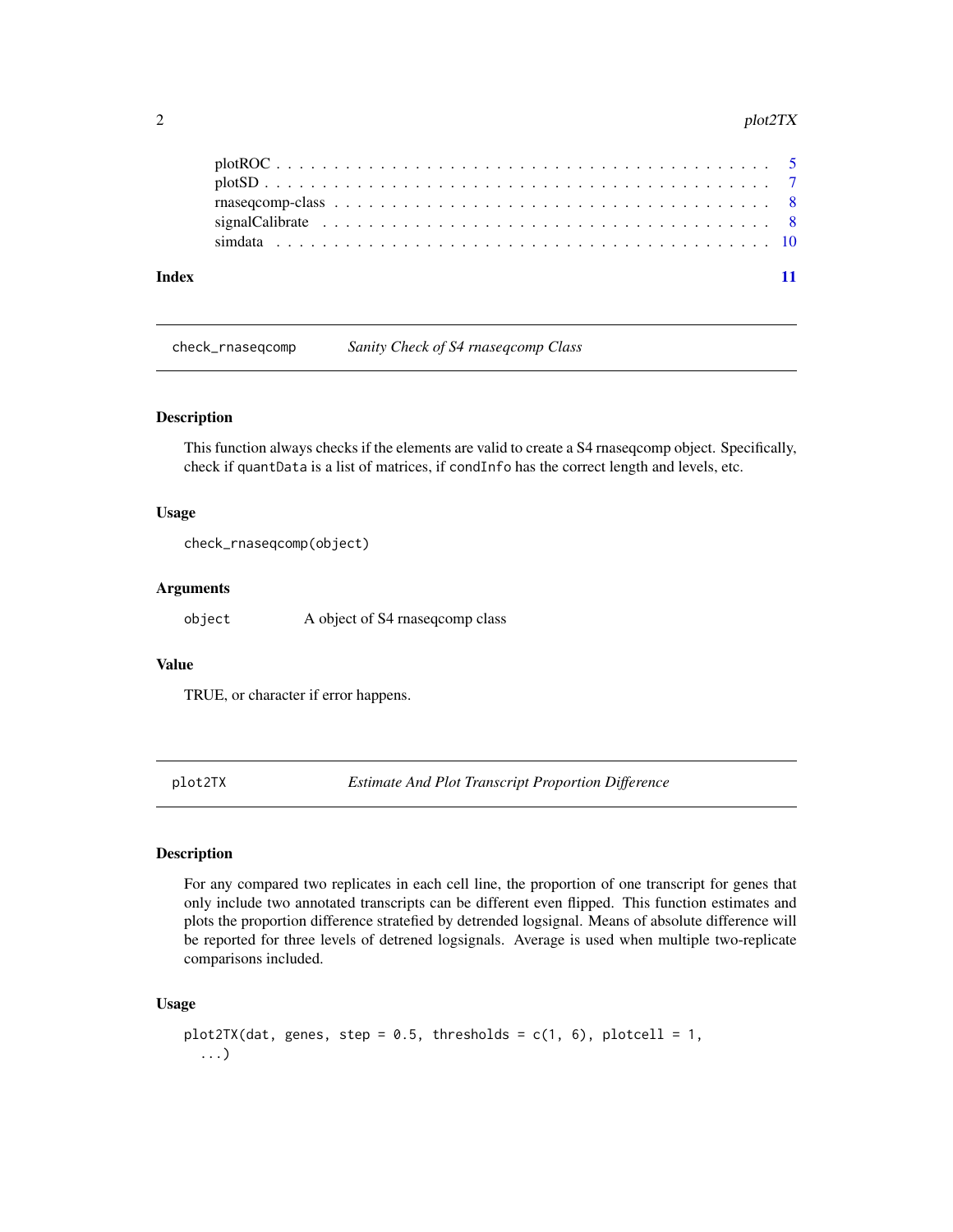#### <span id="page-2-0"></span>plotFC 3

#### Arguments

| dat        | A rnasegcomp S4 class object.                                                                                                                                                                  |
|------------|------------------------------------------------------------------------------------------------------------------------------------------------------------------------------------------------|
| genes      | A vector of gene names corresponding to quantified transcripts. Note that length (genes)<br>should equal to $nrow(dataQuantData[1]]$ .                                                         |
| step       | A number specifying the resolution on detrended logsignal for calculation and<br>plotting the proportion difference. (default: 0.5)                                                            |
| thresholds | A vector of two numbers define cutoffs for three levels of detreded log signals,<br>where one number summary will be generated. (default: $c(1, 6)$ )                                          |
| plotcell   | 1 or 2 indicating which cell line will be plotted. If values other than 1 and 2,<br>both cell lines will be plotted. This value won't affect estimation for both cell<br>lines. $(detault: 1)$ |
| $\ddotsc$  | Parameters for base function plot.                                                                                                                                                             |

#### Value

| plot | 2TX plots of quantification pipelines for selected cell line by plotcell.                                                                             |
|------|-------------------------------------------------------------------------------------------------------------------------------------------------------|
| list | A list of two matrices indicating the mean and standard error of absolute pro-<br>portion differences. Values are based on average of two cell lines. |

#### Examples

```
data(simdata)
condInfo <- factor(simdata$samp$condition)
repInfo <- factor(simdata$samp$replicate)
evaluationFeature <- rep(TRUE, nrow(simdata$meta))
calibrationFeature <- simdata$meta$house & simdata$meta$chr == 'chr1'
unitReference <- 1
dat <- signalCalibrate(simdata$quant, condInfo, repInfo, evaluationFeature,
calibrationFeature, unitReference, calibrationFeature2 = calibrationFeature)
plot2TX(dat,genes=simdata$meta$gene)
```
plotFC *Estimate And Plot Fold Change Accuracy*

#### Description

For each pipeline, differential expression is estimated by fold change on mean signals across replicates of cell lines. For features that are truely differential expressed, their fold changes levels are summarized based on different levels of detrended logsignals.

#### Usage

```
plotFC(dat, positive, fcsign, constant = 0.5, loessspan = 1/3,
  thresholds = c(1, 6), ...
```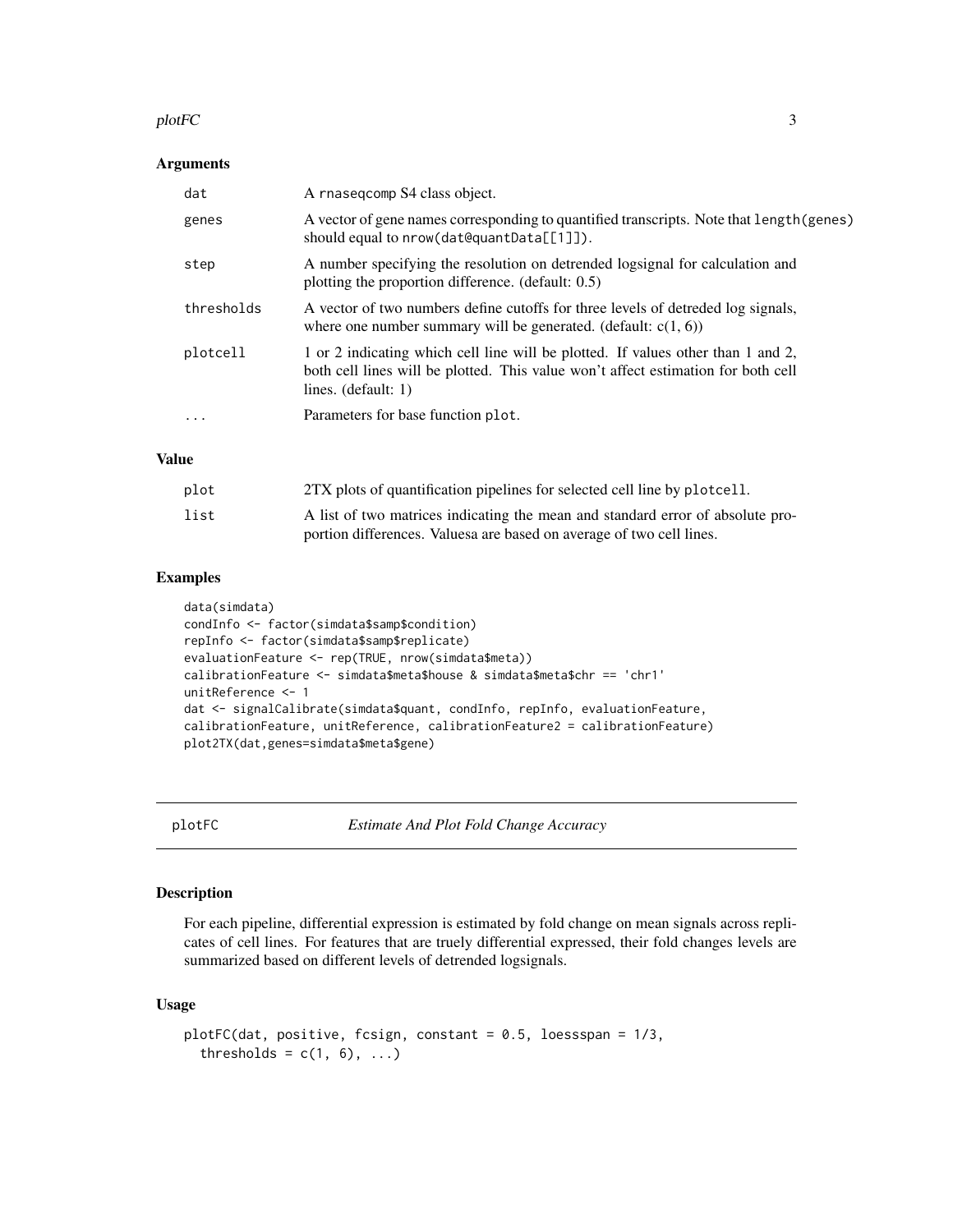#### <span id="page-3-0"></span>**Arguments**

| dat        | A rnasegcomp S4 class object.                                                                                                                                                                                                                                                                                                                                |
|------------|--------------------------------------------------------------------------------------------------------------------------------------------------------------------------------------------------------------------------------------------------------------------------------------------------------------------------------------------------------------|
| positive   | A logical vector with length equivalent to row number of matrices in dat@quantData.<br>TRUE means true differential and FALSE means true non-differential, while miss-<br>ing value NA means unknown.                                                                                                                                                        |
| fcsign     | A numeric vector with length equivalent to row number of matrices in dat@quantData.<br>Only values 1, -1, 0, NA are allowed. 1 means upregulated in second cell line, -1<br>means downregulated in second cell line, and 0 means no change. If elements in<br>fcsign is NA or correspond to NA in positive, these elements will be ignored<br>in estimation. |
| constant   | A numeric constant that is added to quantifications before fold changes calcula-<br>tion. (default: $0.5$ )                                                                                                                                                                                                                                                  |
| loessspan  | A numeric number indicating span used for loess smooth. Details see loess. smooth<br>function. (Default: 1/3)                                                                                                                                                                                                                                                |
| thresholds | A numeric vector defining cutoffs on fold changes as the points to make thresh-<br>old averaging on ROC curves. (default: $seq(12, 0, len = 300)$ )                                                                                                                                                                                                          |
| $\cdots$   | Parameters for base function plot.                                                                                                                                                                                                                                                                                                                           |

#### Value

| plot | Fold change plots for all the quantification pipelines.                    |
|------|----------------------------------------------------------------------------|
| list | A list of two numeric vectors indicating median and standard error of fold |
|      | changes in three different levels of detrended logsignals.                 |

#### Examples

```
data(simdata)
condInfo <- factor(simdata$samp$condition)
repInfo <- factor(simdata$samp$replicate)
evaluationFeature <- rep(TRUE, nrow(simdata$meta))
calibrationFeature <- simdata$meta$house & simdata$meta$chr == 'chr1'
unitReference <- 1
dat <- signalCalibrate(simdata$quant, condInfo, repInfo, evaluationFeature,
calibrationFeature, unitReference, calibrationFeature2 = calibrationFeature)
## only select the true differential that have exact fold changes
simdata$meta$fcsign[simdata$meta$fcstatus == "off.on"] <- NA
plotFC(dat,simdata$meta$positive,simdata$meta$fcsign)
```
plotNE *Estimate And Plot Express And Non-express Features*

### Description

For each cell line, any compared two replicates might have a portion of transcripts that express in one replicate but not the other, depending on what cutoff is used to define non-express. This function estimate and plot the proportion of disagreement using multiple cutoffs. Average is used when multiple two-replicate comparisons included.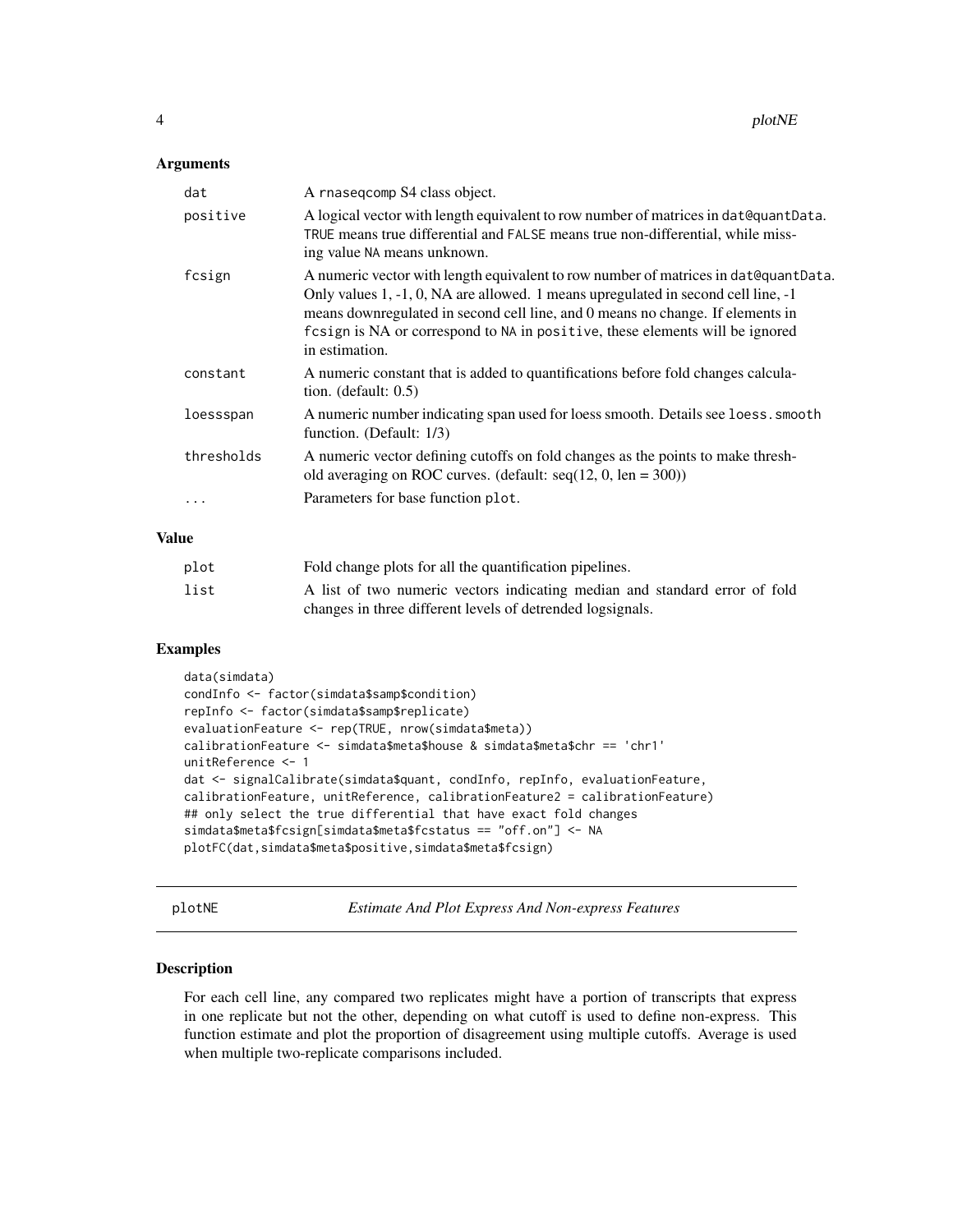#### <span id="page-4-0"></span>plotROC 5

#### Usage

```
plotNE(data, steps = seq(-0.5, 12, 0.5), Ks = 0:3,pchK = seq\_along(Ks) - 1, plotcell = 1, ...)
```
#### Arguments

| dat      | A rnasegcomp S4 class object.                                                                                                                                                                  |
|----------|------------------------------------------------------------------------------------------------------------------------------------------------------------------------------------------------|
| steps    | A numeric vector specifying log-scale cutoffs to be used for calculation and<br>plotting. (default: seq $(-0.5, 12, 0.5)$ )                                                                    |
| Ks       | A numeric vector specifying which cutoffs to be highlighted and to which the<br>reported proportions to be corresponding.                                                                      |
| pchK     | Plot styles of highlight points corresponding to Ks. (default: $seq\_along(Ks) - 1$ )                                                                                                          |
| plotcell | 1 or 2 indicating which cell line will be plotted. If values other than 1 and 2,<br>both cell lines will be plotted. This value won't affect estimation for both cell<br>lines. $(detault: 1)$ |
| $\cdot$  | Parameters for base function plot.                                                                                                                                                             |

#### Value

| plot | NE plots of quantification pipelines for selected cell line by plotcell.          |
|------|-----------------------------------------------------------------------------------|
| NF.  | A list of two matrices. The first matrix gives the proportion of disagreement and |
|      | the second matrix gives the proportion of both replicates under (non-express)     |
|      | correspointing cutoff Ks. Values are based on average of two cell lines.          |

#### Examples

```
data(simdata)
condInfo <- factor(simdata$samp$condition)
repInfo <- factor(simdata$samp$replicate)
evaluationFeature <- rep(TRUE, nrow(simdata$meta))
calibrationFeature <- simdata$meta$house & simdata$meta$chr == 'chr1'
unitReference <- 1
dat <- signalCalibrate(simdata$quant, condInfo, repInfo, evaluationFeature,
calibrationFeature, unitReference, calibrationFeature2 = calibrationFeature)
plotNE(dat)
```
plotROC *Estimate And Plot Differential Expression*

#### Description

For each pipeline, differential expression is first estimated by fold change on 1 vs. 1 comparison between cell lines. ROC curves then are made by comparing fold changes with predefined true differentials. Then, ROC curves from multiple 1 vs. 1 comparisons are averaged using threshold averaging strategy. Standardized partial area under the curve (pAUC) is reported for each pipeline.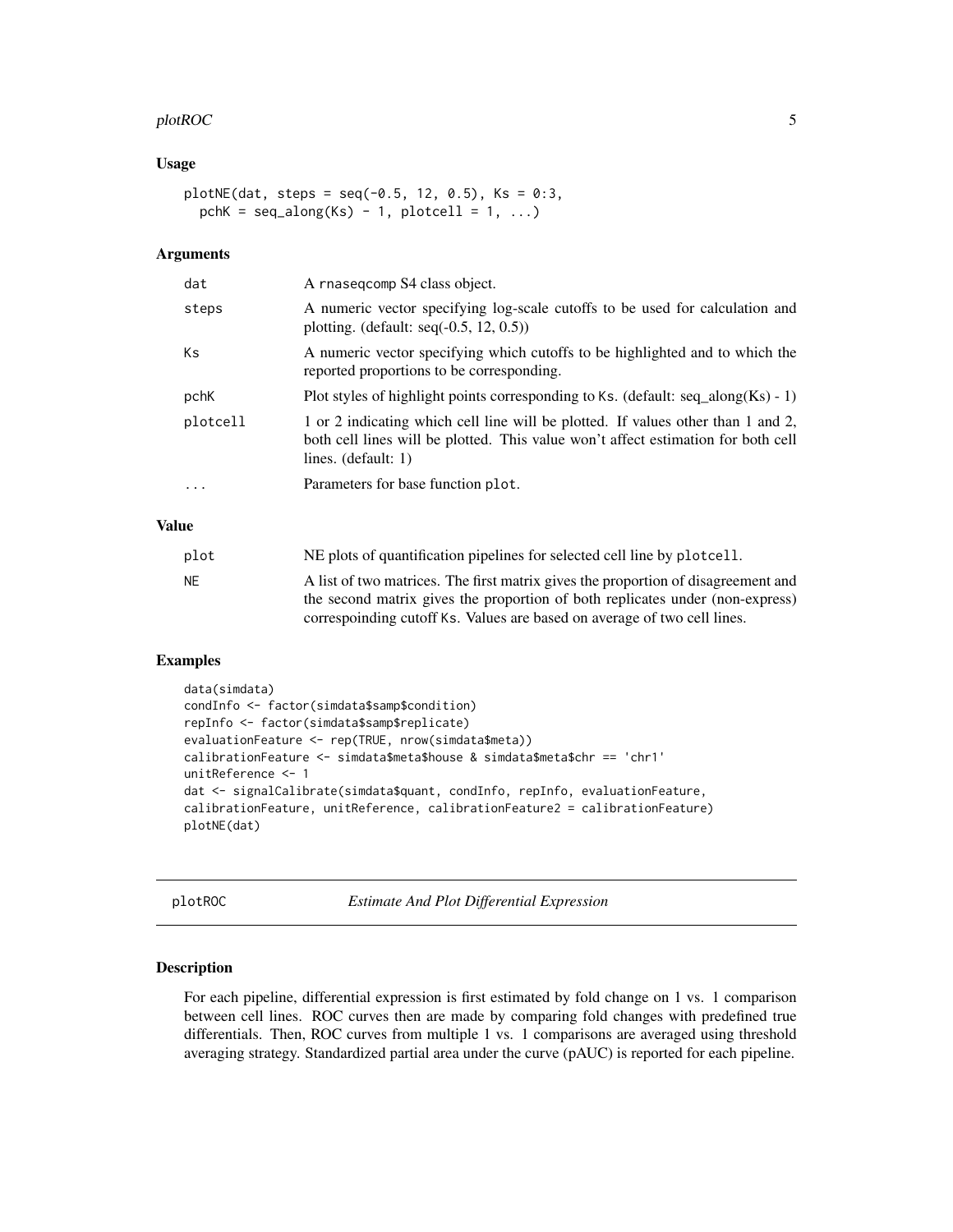#### Usage

```
plotROC(dat, positive, fcsign, cut = 1, constant = 0.5,
  thresholds = seq(12, 0, len = 300), arrow = FALSE, ...)
```
#### Arguments

| dat        | A rnasegcomp S4 class object.                                                                                                                                                                                                                                                                                                                     |
|------------|---------------------------------------------------------------------------------------------------------------------------------------------------------------------------------------------------------------------------------------------------------------------------------------------------------------------------------------------------|
| positive   | A logical vector with length equivalent to row number of matrices in dat@quantData.<br>TRUE means true differential and FALSE means true non-differential, while miss-<br>ing value NA means unknown.                                                                                                                                             |
| fcsign     | A numeric vector with length equivalent to row number of matrices in dat@quantData.<br>Only values 1, -1, 0 are allowed. 1 means upregulated in second cell line, -1<br>means downregulated in second cell line, and 0 means no change. If elements<br>in fcsign correspond to NA in positive, these elements will be ignored in esti-<br>mation. |
| cut        | A numeric cutoff used to decide if fold change should be estimated. For a 1 vs<br>1 comparison, if features have signals less than cut in both samples, their fold<br>changes will be set to $0.$ (default: 1)                                                                                                                                    |
| constant   | A numeric constant that is added to quantifications before fold changes calcula-<br>tion. (default: $0.5$ )                                                                                                                                                                                                                                       |
| thresholds | A numeric vector defining cutoffs on fold changes as the points to make thresh-<br>old averaging on ROC curves. (default: $seq(12, 0, len = 300)$ )                                                                                                                                                                                               |
| arrow      | A logical indicating if error bars should be added to the averaged ROC curves.<br>(default: FALSE)                                                                                                                                                                                                                                                |
| .          | Parameters for base function plot.                                                                                                                                                                                                                                                                                                                |

#### Value

| plot        | ROC plots for all the quantification pipelines.                                 |
|-------------|---------------------------------------------------------------------------------|
| <b>pAUC</b> | A numeric vector indicating pipeline accuracy. This is standardized partial AUC |
|             | based on ranges chosen on false positive rate.                                  |

#### Examples

```
data(simdata)
condInfo <- factor(simdata$samp$condition)
repInfo <- factor(simdata$samp$replicate)
evaluationFeature <- rep(TRUE, nrow(simdata$meta))
calibrationFeature <- simdata$meta$house & simdata$meta$chr == 'chr1'
unitReference <- 1
dat <- signalCalibrate(simdata$quant, condInfo, repInfo, evaluationFeature,
calibrationFeature, unitReference, calibrationFeature2 = calibrationFeature)
plotROC(dat,simdata$meta$positive,simdata$meta$fcsign)
```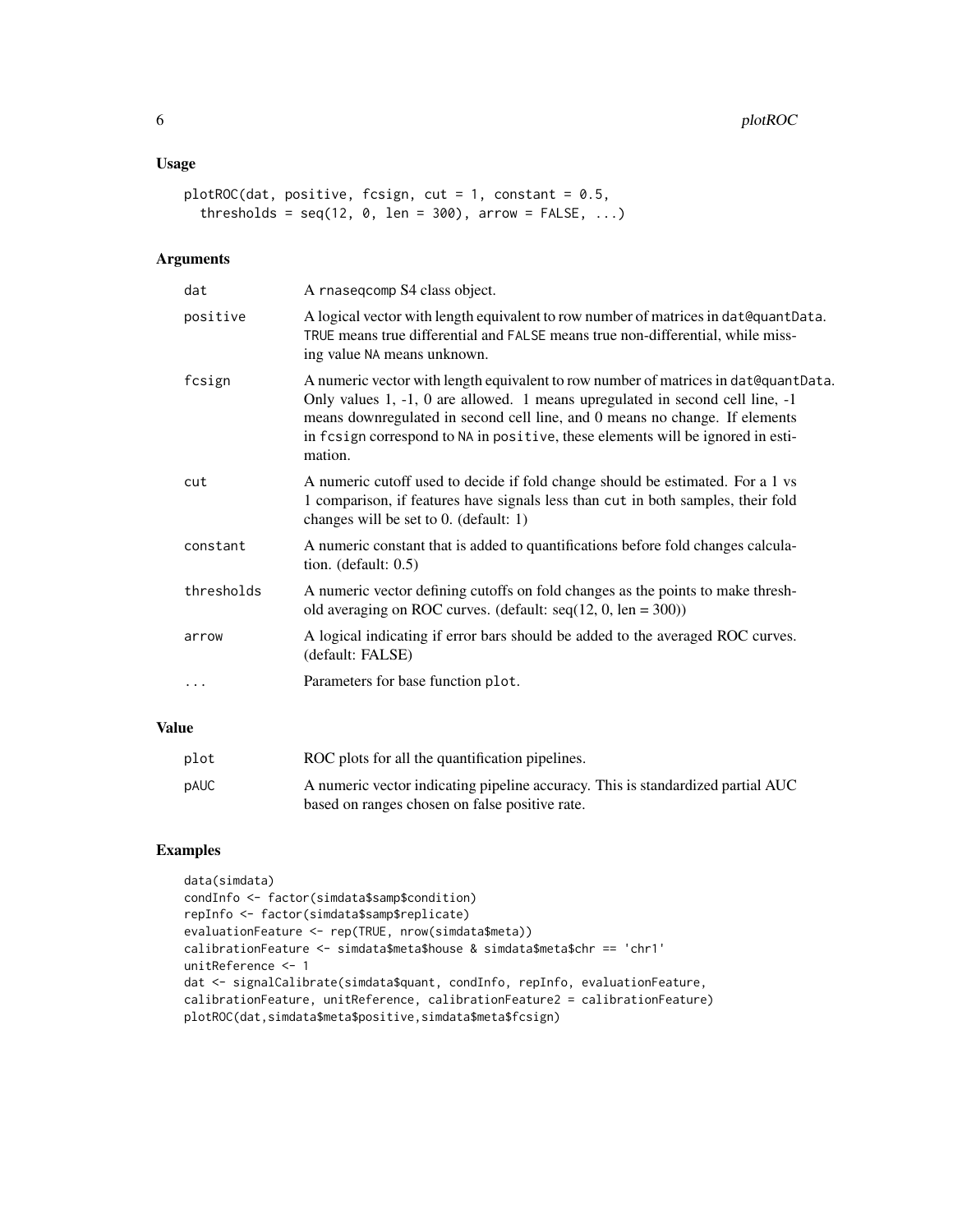<span id="page-6-0"></span>

#### Description

For each cell line in each pipeline, the standard deviation of detrend logsignals are calculated for individual features. Then, loess smooth on standard deviation are plotted stratified by detrended log signals for select cell line. The median of standard deviation at three different levels of detrend logsignals are reported.

#### Usage

```
plotSD(dat, constant = 0.5, loessspan = 1/3, thresholds = c(1, 6),
 plotcell = 1, ...)
```
#### Arguments

| dat        | A rnasegcomp S4 class object.                                                                                                                                                                  |
|------------|------------------------------------------------------------------------------------------------------------------------------------------------------------------------------------------------|
| constant   | A numeric pseudo-constant to be added on all the signals before transferred to<br>$log scale.$ (default: $0.5$ )                                                                               |
| loessspan  | A numeric number indicating span used for loess smooth. Details see loess. smooth<br>function. (Default: 1/3)                                                                                  |
| thresholds | A vector of two numbers define cutoffs for three levels of detreded log signals.<br>(default: $c(1, 6)$ )                                                                                      |
| plotcell   | 1 or 2 indicating which cell line will be plotted. If values other than 1 and 2,<br>both cell lines will be plotted. This value won't affect estimation for both cell<br>lines. $(detault: 1)$ |
| .          | Parameters for base function plot.                                                                                                                                                             |

## Value

| plot | SD plots of quantification pipelines for selected cell line by plotcell.    |
|------|-----------------------------------------------------------------------------|
| list | A list of two matrices of median and standard error of standard deviations. |

#### Examples

```
data(simdata)
condInfo <- factor(simdata$samp$condition)
repInfo <- factor(simdata$samp$replicate)
evaluationFeature <- rep(TRUE, nrow(simdata$meta))
calibrationFeature <- simdata$meta$house & simdata$meta$chr == 'chr1'
unitReference <- 1
dat <- signalCalibrate(simdata$quant, condInfo, repInfo, evaluationFeature,
calibrationFeature, unitReference, calibrationFeature2 = calibrationFeature)
plotSD(dat)
```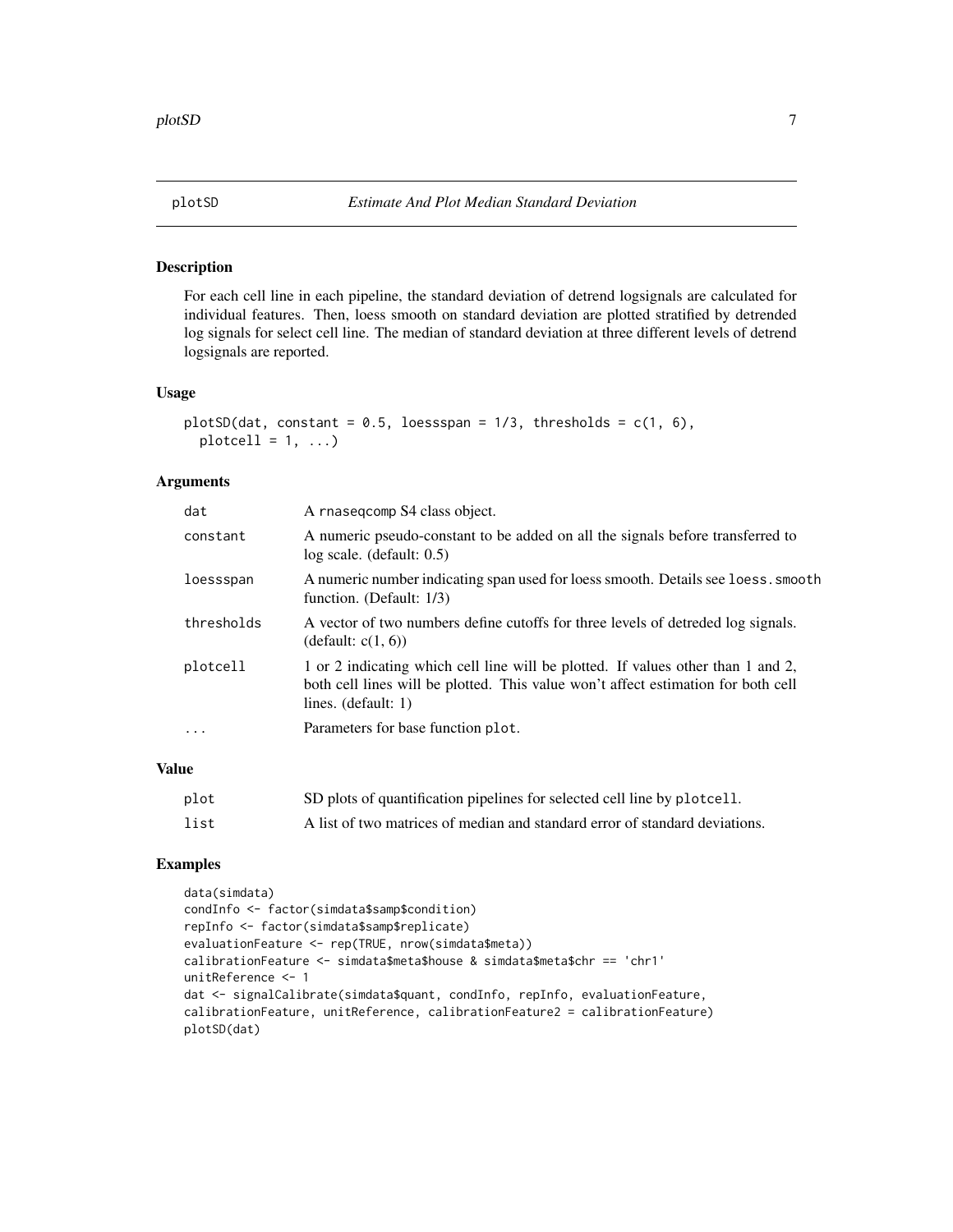<span id="page-7-0"></span>rnaseqcomp-class *rnaseqcomp*

#### Description

This is a S4 class to organize data ready for benchmark summarization. There are 5 S3 objects inside this class. quantData documents a list of data matrices ready for evaluation by functions plotSD, plotNE, plot2TX or plotROC. condInfo is a factor corresponding to columns of quantData matrices, indicating to which cell lines each sample belongs. repInfo is a factor corresponding to columns of quantData matrices indicating replicate information. repInfo is a legacy from previous versions, and doesn't have too much meanings in current version. refMed is the median log2 signal of calibration references. scaler is a number that point to the median log2 signal of reference pipeline. refMed and scaler were used to calibrate and generate quantData.

signalCalibrate *Quantification Filtering And Calibration*

#### Description

This is the function to do any pre-filtering or pre-processing analysis for downstream benchmark estimation and visualization. Pre-filtering includes row selection (e.g. protein coding genes) of quantification table; pre-processing includes calculation on a set of rows as calibration reference (e.g. house keeping genes) across different quantification pipelines, calibration of quantifications across all the pipelines based on given cutoffs from selected pipelines.

#### Usage

```
signalCalibrate(quantData, condInfo, repInfo, evaluationFeature,
  calibrationFeature, unitReference, unitCutoff = 0,
  calibrationFeature2 = NULL, fixMedian = 4.776)
```
#### Arguments

| quantData         | A list of quantification matrices each with rows by features (transcripts, genes,<br>junctions or exons) and columns by samples. Names of the list should be pro-<br>vided. The sizes of each element should be the same. Missing data will be set<br>to $0$ . |  |
|-------------------|----------------------------------------------------------------------------------------------------------------------------------------------------------------------------------------------------------------------------------------------------------------|--|
| condInfo          | A factor documenting condition information of samples, corresponding to the<br>columns of each element in quantData.                                                                                                                                           |  |
| repInfo           | A factor documenting replicate information of samples, corresponding to the<br>columns of each element in quantData.                                                                                                                                           |  |
| evaluationFeature |                                                                                                                                                                                                                                                                |  |
|                   | A logical vector corresponding to the rows of each element in quantData, pro-<br>viding which features should be considered for downstream evaluation, e.g. pro-<br>tein coding genes.                                                                         |  |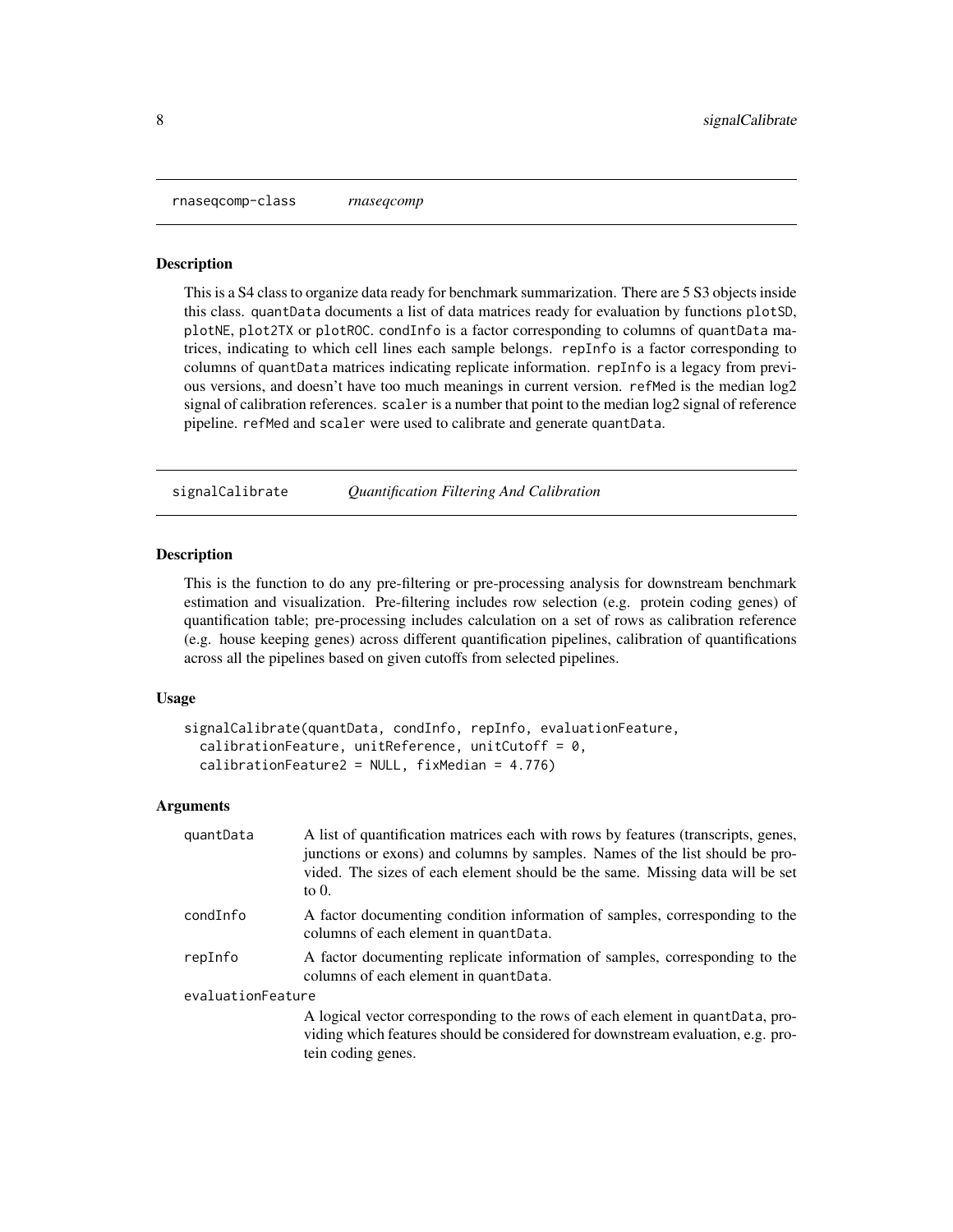| calibrationFeature  |                                                                                                                                                                                                                                                                                                                                                                            |  |
|---------------------|----------------------------------------------------------------------------------------------------------------------------------------------------------------------------------------------------------------------------------------------------------------------------------------------------------------------------------------------------------------------------|--|
|                     | A logical vector corresponding to the rows of each element in quant Data, pro-<br>viding which features should be considered as calibration reference, e.g. house<br>keeping genes.                                                                                                                                                                                        |  |
| unitReference       | A numeric number specifying which pipeline will be selected as reference pipeline,<br>i.e. the index of one element in quantData.                                                                                                                                                                                                                                          |  |
| unitCutoff          | A numeric number for signal cutoff on reference pipeline specified by unit Reference<br>(default: 0). Equivalent effects of cutoffs will be applied to other pipelines ac-<br>cordingly.                                                                                                                                                                                   |  |
| calibrationFeature2 |                                                                                                                                                                                                                                                                                                                                                                            |  |
|                     | A logical vector corresponding to the rows of each element in quant Data, pro-<br>viding which features should be considered as references for calibration across<br>different datasets. Default NULL means no calibration needed.                                                                                                                                         |  |
| fixMedian           | A numeric number specifying the median of detrend logsignals for features<br>specified by calibrationFeature2. When comparing across datasets, those<br>features will be calibrated to have the same median as fixeled an, while other<br>features calibrated accordingly. The default is 4.776, which was calculated<br>based on one ENCODE dataset used in our web tool. |  |

#### Details

In the functions plotSD and plot2TX, detrended signals with value 0 will be at the same level as value 1 for giving pipeline by unitReference.

#### Value

A rnaseqcomp S4 class object

| quantData | A filtered and calibrated list of quantifications for downstream analysis.                                |
|-----------|-----------------------------------------------------------------------------------------------------------|
| condInfo  | A factor documenting sample condition information.                                                        |
| repInfo   | A factor documenting sample replicate information.                                                        |
| refMed    | A list of numeric vectors giving the log scale medians of calibration features in<br>different pipelines. |
| scaler    | A number that was used for scaling quantifications onto reference pipeline.                               |

### Examples

```
data(simdata)
condInfo <- factor(simdata$samp$condition)
repInfo <- factor(simdata$samp$replicate)
evaluationFeature <- rep(TRUE, nrow(simdata$meta))
calibrationFeature <- simdata$meta$house & simdata$meta$chr == 'chr1'
unitReference <- 1
dat <- signalCalibrate(simdata$quant, condInfo, repInfo, evaluationFeature,
calibrationFeature, unitReference, calibrationFeature2 = calibrationFeature)
```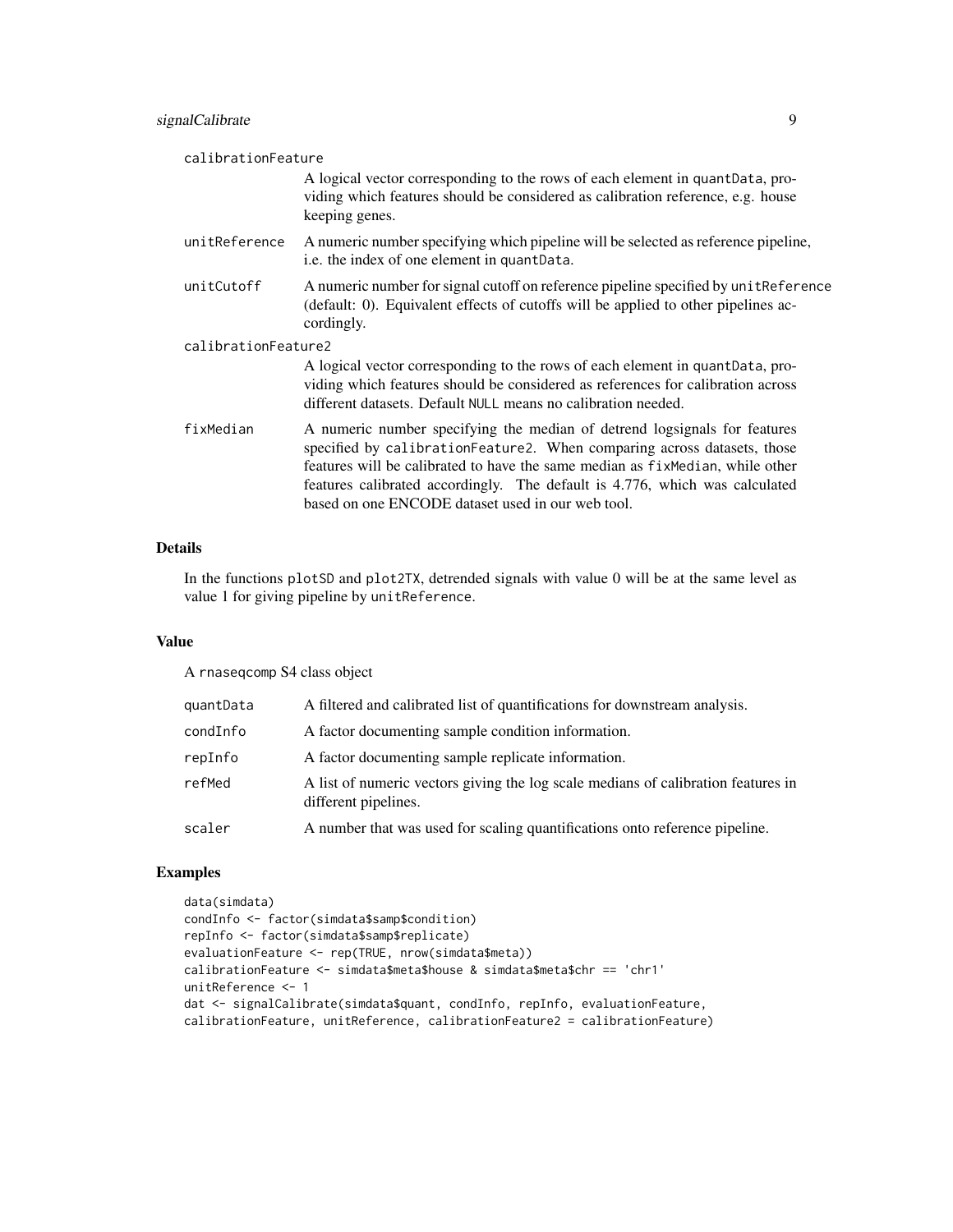#### <span id="page-9-0"></span>Description

This dataset include quantifications on 15776 transcripts on two cell lines each with 8 replicates. The true differential expressed transcripts were simulated. Quantifications from two pipelines (RSEM and FluxCapacitor) are included in this dataset at simdata\$quant. Meta information of transcripts is included at simdata\$meta, inlcuding if they belongs to house keeping genes and their true fold change status. Sample information is included at simdata\$samp.

#### Format

A list of objects including list of two 15776\*16 quantification matrices, one 15776\*6 data frame with meta information and one 16\*3 data frame with sample information.